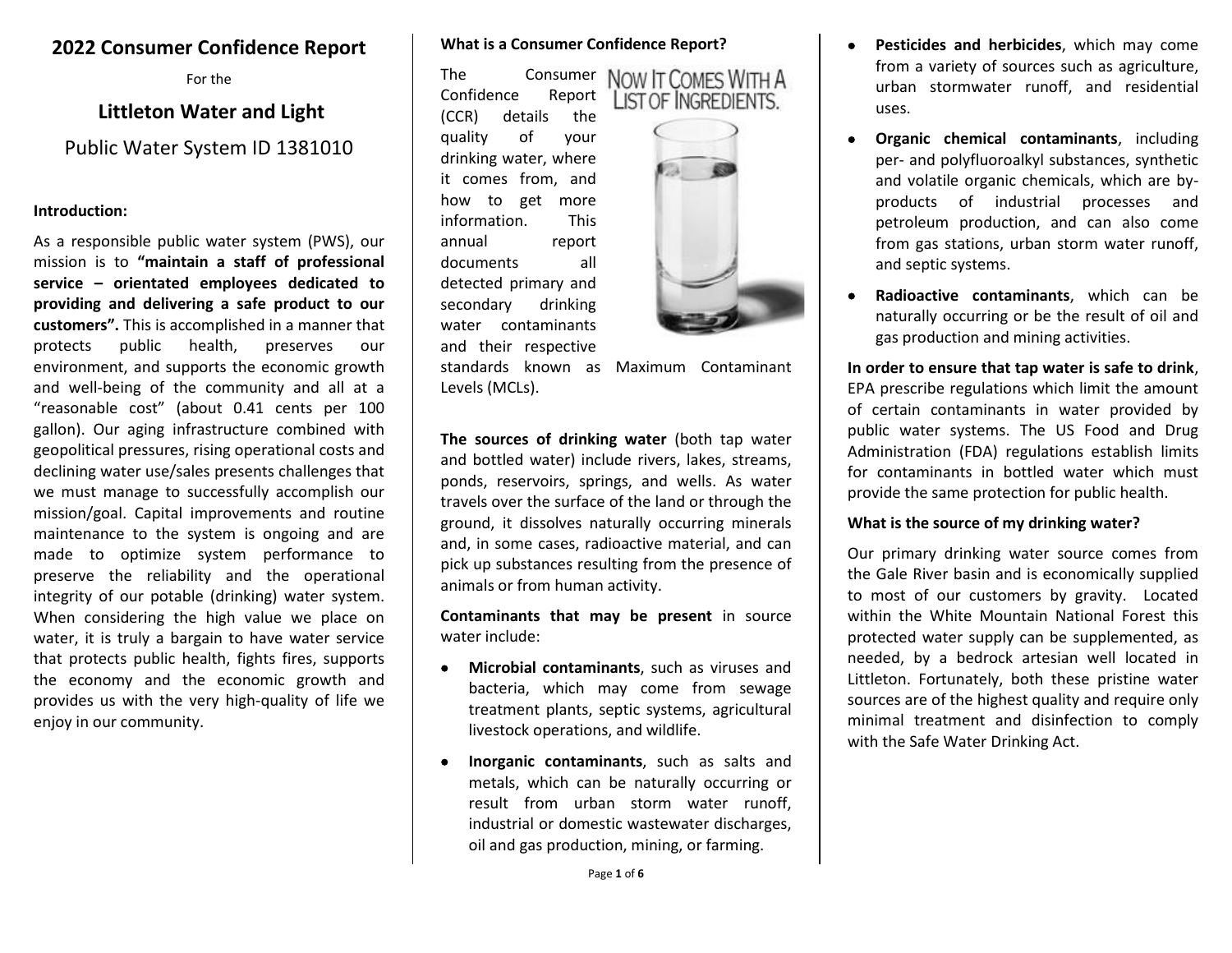#### **Why are contaminants in my water?**

Drinking water, including bottled water, may reasonably be expected to contain at least small amounts of some contaminants. The presence of contaminants does not necessarily indicate that water poses a health risk. More information about contaminants and potential health effects can be obtained by calling the Environmental Protection Agency's Safe Drinking Water Hotline at 1-800- 426-4791.

#### **Do I need to take special precautions?**

Some people may be more vulnerable to contaminants in drinking water than the general population. Immuno-compromised persons such as persons with cancer undergoing chemotherapy, persons who have undergone organ transplants, people with HIV/AIDS or other immune system disorders, some elderly, and infants can be particularly at risk from infections. These people should seek advice about drinking water from their health care providers. EPA/CDC guidelines on appropriate means to lessen the risk of infection by *Cryptosporidium* and other microbial contaminants are available from the Safe Drinking Water Hotline at 1-800-426-4791.

#### **Source Water Assessment Summary**

NHDES prepared drinking water source assessment reports for all public water systems between 2000 and 2003 to assess the vulnerability of each of the state's public water supply sources. Included in the report is a map of each source water protection area, a list of potential and known contamination sources, and a summary of available protection options. The results of the assessment, completed and prepared in May 2002 are noted below.

1. Gale River, Surface Water, received a zero (0) susceptibility factors that were rated high, zero (0) were rated medium and eleven (11) were rated low.

2. Well, Groundwater, received two (2) susceptibility factor that were rated high, four (4) were rated medium, and six (6) were rated low.

Note: Due to the time when the assessments were completed, some of the ratings might be different if updated to reflect current information.

The complete Assessment Report is available for review at the Littleton Water and Light Office located at 65 Lafayette Avenue in Littleton, New Hampshire or via an email request at [www.littletonwaterandlight.org.](http://www.littletonwaterandlight.org/) For more information, call **603-444-2915** or visit the [NH](https://www.des.nh.gov/resource-center/publications?keys=ccr&purpose=&subcategory=Drinking+Water)  [Department of Environment Services website.](https://www.des.nh.gov/resource-center/publications?keys=ccr&purpose=&subcategory=Drinking+Water)

## **How can I get involved?**

Public meeting are open to all and are held on the first and third Mondays of each month.

For more information about your drinking water, please call the owner representative, Tom Considine at 603-444-2915 or the primary system operator, Kevin Sorrell at 603-444-2915. Although we do not have specific dates for public participation events, feel free to contact us with your questions.

## **Violations and Other information:**

No water system violations were incurred in 2021.



## **Definitions**:

**Action Level** or **AL:** The concentration of a contaminant which, if exceeded, triggers treatment or other requirements which a water system must follow.

**Level I Assessment:** A study of the water system to identify potential problems and determine, if possible, why total coliform bacteria have been found in our water system

**Level II Assessment:** A very detailed study of the water system to identify potential problems and determine, if possible, why an E. coli MCL violation has occurred and/or why total coliform bacteria have been found in our water system on multiple occasions.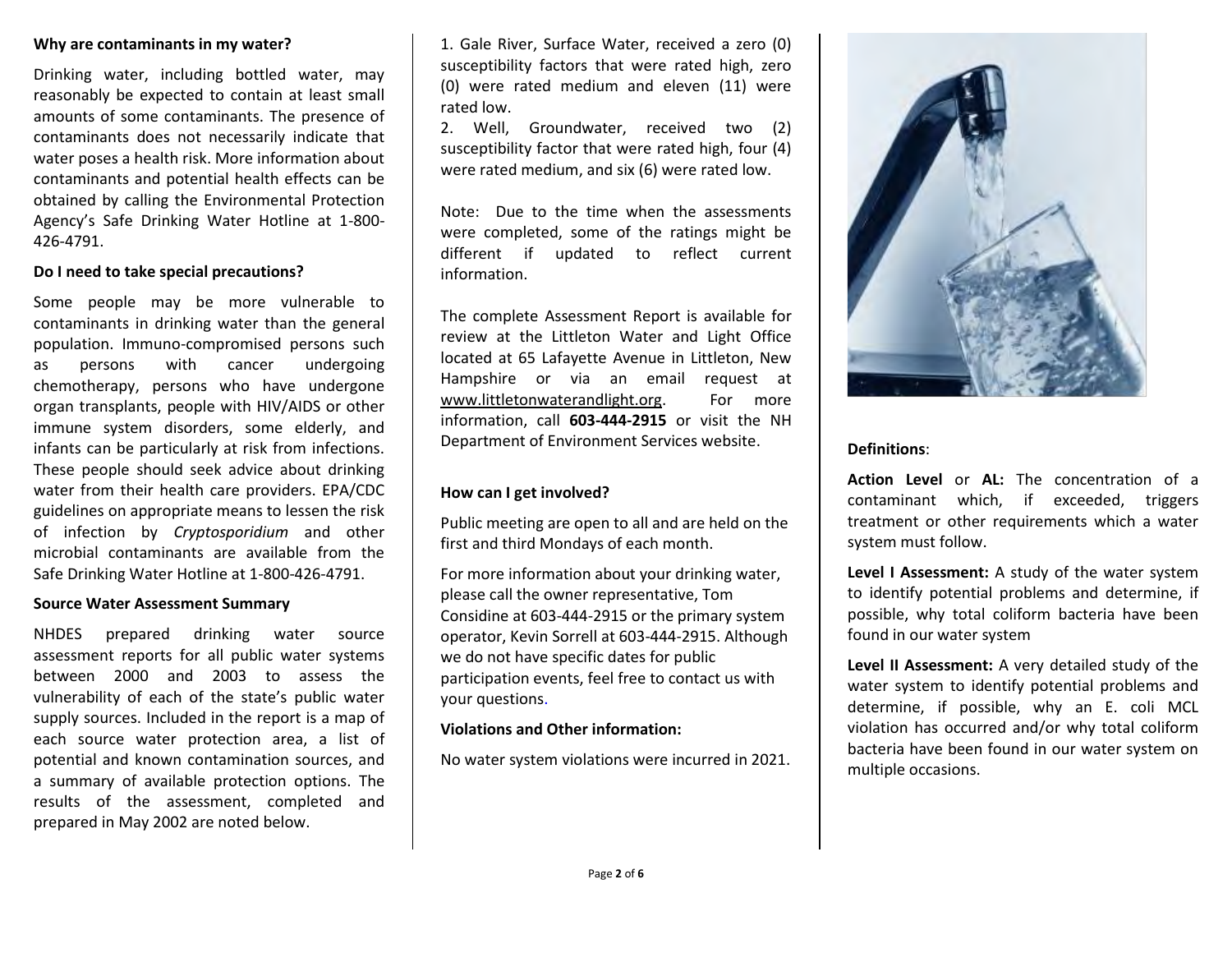**Maximum Contaminant Level** or **MCL**: The highest level of a contaminant that is allowed in drinking water. MCLs are set as close to the MCLGs as feasible using the best available treatment technology.

**Maximum Contaminant Level Goal** or **MCLG:** The level of a contaminant in drinking water below which there is no known or expected risk to health. MCLGs allow for a margin of safety.

**Maximum Residual Disinfectant Level** or **MRDL:**  The highest level of a disinfectant allowed in drinking water. There is convincing evidence that addition of a disinfectant is necessary for control of microbial contaminants.

**Maximum Residual Disinfectant Level Goal** or **MRDLG:** The level of a drinking water disinfectant below which there is no known or expected risk to health. MRDLGs do not reflect the benefits of the use of disinfectants to control microbial contaminants.

**Treatment Technique** or **TT:** A required process intended to reduce the level of a contaminant in drinking water.

#### **Abbreviations**

BDL: Below Detection Limit LRAA: Location Running Annual Average mg/L: milligrams per Liter NA: Not Applicable ND: Not Detectable at testing limits NTU: Nephelometric Turbidity Unit pCi/L: picoCurie per Liter ppb: parts per billion ppm: parts per million RAA: Running Annual Average TTHM: Total Trihalomethanes UCMR: Unregulated Contaminant Monitoring Rule ug/L: micrograms per Liter

#### **Drinking Water Contaminants:**

**Lead:** If present, elevated levels of lead can cause serious health problems, especially for pregnant women and young children. Lead in drinking water is primarily from materials and components associated with service lines and home plumbing. This water system is responsible for high quality drinking water but cannot control the variety of materials used in your plumbing components. When your water has been sitting for several hours, you can minimize the potential for lead exposure by flushing cold water from your tap for at least 30 seconds before using water for drinking or cooking. Do not use hot water for drinking and cooking. If you are concerned about lead in your water, you may wish to have your water tested. Information on lead in drinking water, testing methods, and steps you can take to minimize exposure is available from the Safe Drinking Water Hotline at 1-800-426-4791 or at [US EPA Basic Information about Lead in Drinking](https://www.epa.gov/ground-water-and-drinking-water/basic-information-about-lead-drinking-water)  [Water](https://www.epa.gov/ground-water-and-drinking-water/basic-information-about-lead-drinking-water)

**The following tables contain of list of the contaminants that were found in measurable amounts in our drinking water in 2021. The results of ALL water sample taken are available online at: www4.des.state.nh.us/DESOnestop[.](https://www.epa.gov/ground-water-and-drinking-water/basic-information-about-lead-drinking-water)**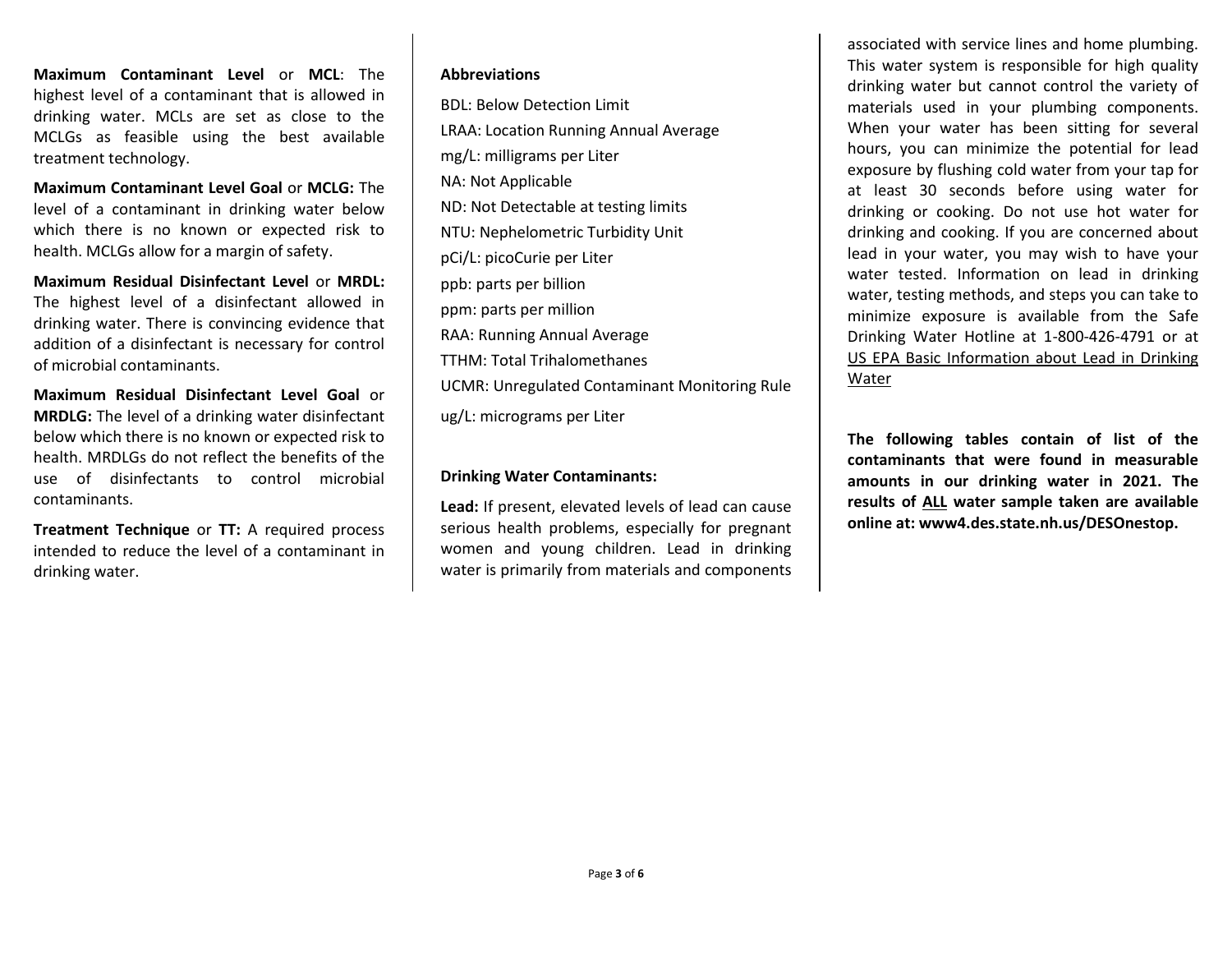# **2022 Water Quality Report (Reporting 2021 data)**

# **BULK WATER DELIVERIES - NONE**

# **VIOLATIONS - NONE**

# **ASSESSMENTS - NONE**

# **ASSESSMENTS NOT COMPLETED**

# **SIGNIFICANT DEFICIENCY**

| <b>LEAD AND COPPER</b> |                        |                                                   |             |                                  |                     |                                                                                                                       |                                                                                                                                                                                                                                                                                                                                                                                                                                                                                                                                                                                                                                                                                                                                                                                                                                                                                                                                                                  |  |  |
|------------------------|------------------------|---------------------------------------------------|-------------|----------------------------------|---------------------|-----------------------------------------------------------------------------------------------------------------------|------------------------------------------------------------------------------------------------------------------------------------------------------------------------------------------------------------------------------------------------------------------------------------------------------------------------------------------------------------------------------------------------------------------------------------------------------------------------------------------------------------------------------------------------------------------------------------------------------------------------------------------------------------------------------------------------------------------------------------------------------------------------------------------------------------------------------------------------------------------------------------------------------------------------------------------------------------------|--|--|
| Contaminant<br>(Units) | <b>Action</b><br>Level | 90 <sup>th</sup><br>percentile<br>sample<br>value | Date        | # of sites<br>above<br><b>AL</b> | Violation<br>Yes/No | <b>Likely Source of</b><br>Contamination                                                                              | <b>Health Effects of Contaminant</b>                                                                                                                                                                                                                                                                                                                                                                                                                                                                                                                                                                                                                                                                                                                                                                                                                                                                                                                             |  |  |
| Copper<br>(ppm)        | 1.3                    | 0.039                                             | Aug<br>2019 | <b>None</b>                      | <b>No</b>           | Corrosion of<br>household plumbing<br>systems; erosion of<br>natural deposits;<br>leaching from wood<br>preservatives | Copper is an essential nutrient, but some people who drink water containing copper<br>in excess of the action level over a relatively short amount of time could experience<br>gastrointestinal distress. Some people who drink water containing copper in excess<br>of the action level over many years could suffer liver or kidney damage. People with<br>Wilson's Disease should consult their personal doctor.                                                                                                                                                                                                                                                                                                                                                                                                                                                                                                                                              |  |  |
| Lead<br>(ppb)          | 15                     | 6                                                 | Aug<br>2019 | 1                                | <b>No</b>           | Corrosion of<br>household plumbing<br>systems, erosion of<br>natural deposits                                         | (15 ppb in more than 5%) Infants and young children are typically more vulnerable<br>to lead in drinking water than the general population. It is possible that lead levels at<br>your home may be higher than at other homes in the community as a result of<br>materials used in your home's plumbing. If you are concerned about elevated lead<br>levels in your home's water, you may wish to have your water tested and flush your<br>tap for 30 seconds to 2 minutes before using tap water. Additional information is<br>available from the Safe Drinking Water Hotline (800-426-4791).<br>(Above 15 ppb) Infants and children who drink water containing lead in excess of the<br>action level could experience delays in their physical or mental development.<br>Children could show slight deficits in attention span and learning abilities. Adults<br>who drink this water over many years could develop kidney problems or high blood<br>pressure. |  |  |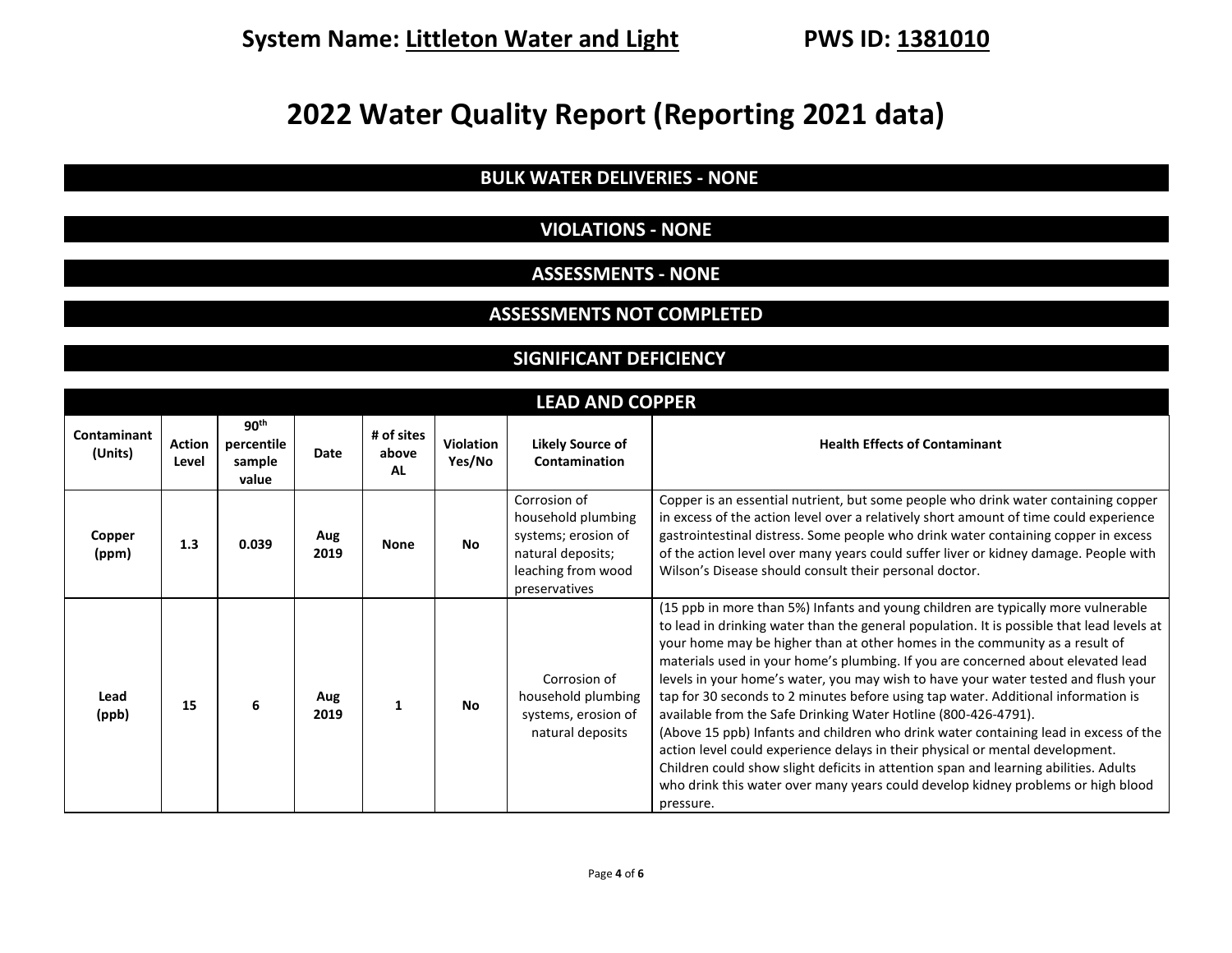|                           |                                                            |                                    |                |                       |                            | DETECTED WATER QUALITY RESULTS                                                                                                              |                                                                                                                                                                                                                                                                                                                                                                                                                                                                                              |  |  |
|---------------------------|------------------------------------------------------------|------------------------------------|----------------|-----------------------|----------------------------|---------------------------------------------------------------------------------------------------------------------------------------------|----------------------------------------------------------------------------------------------------------------------------------------------------------------------------------------------------------------------------------------------------------------------------------------------------------------------------------------------------------------------------------------------------------------------------------------------------------------------------------------------|--|--|
|                           |                                                            |                                    |                |                       |                            | <b>Microbiological Contaminants</b>                                                                                                         |                                                                                                                                                                                                                                                                                                                                                                                                                                                                                              |  |  |
| Contaminant<br>(Units)    | Level<br><b>Detected</b>                                   | <b>Date</b>                        | <b>MCL</b>     | <b>MCLG</b>           | <b>Violation</b><br>YES/NO | <b>Likely Source of</b><br><b>Contamination</b>                                                                                             | <b>Health Effects of Contaminant</b>                                                                                                                                                                                                                                                                                                                                                                                                                                                         |  |  |
| <b>Turbidity</b><br>(NTU) | <b>High Month</b><br>0.034<br><b>Highest Day</b><br>0.057  | March<br>March<br>26 <sup>th</sup> | <b>TT</b>      | N/A                   | <b>NO</b>                  | Soil runoff                                                                                                                                 | Turbidity has no health effects. However, turbidity can interfere<br>with disinfection and provide a medium for microbial growth.<br>Turbidity may indicate the presence of disease-causing<br>organisms. These organisms include bacteria, viruses, and<br>parasites that can cause symptoms such as nausea, cramps,<br>diarrhea, and associated headaches.                                                                                                                                 |  |  |
|                           |                                                            |                                    |                |                       |                            |                                                                                                                                             |                                                                                                                                                                                                                                                                                                                                                                                                                                                                                              |  |  |
|                           |                                                            |                                    |                |                       |                            | <b>RADIOACTIVE CONTAMINANTS - NONE</b>                                                                                                      |                                                                                                                                                                                                                                                                                                                                                                                                                                                                                              |  |  |
|                           |                                                            |                                    |                |                       |                            |                                                                                                                                             |                                                                                                                                                                                                                                                                                                                                                                                                                                                                                              |  |  |
|                           | <b>INORGANIC CONTAMINANTS</b>                              |                                    |                |                       |                            |                                                                                                                                             |                                                                                                                                                                                                                                                                                                                                                                                                                                                                                              |  |  |
| Contaminant<br>(Units)    | Level<br><b>Detected</b>                                   | Date                               | <b>MCL</b>     | <b>MCLG</b>           | <b>Violation</b><br>YES/NO | <b>Likely Source of</b><br>Contamination                                                                                                    | <b>Health Effects of Contaminant</b>                                                                                                                                                                                                                                                                                                                                                                                                                                                         |  |  |
| <b>Barium</b><br>(ppm)    | Well<br>0.022                                              | 2019                               | $\overline{2}$ | $\overline{2}$        | No                         | Discharge of drilling<br>wastes; discharge<br>from metal<br>refineries; erosion<br>of natural deposits                                      | Some people who drink water containing barium in excess of the<br>MCL over many years could experience an increase in their blood<br>pressure.                                                                                                                                                                                                                                                                                                                                               |  |  |
| Chlorine<br>(ppm)         | Average<br>0.61<br>Max Day:<br>0.95<br>Max. Month:<br>0.68 | 2021<br>Jul 29th<br>Aug            | $MRDL =$<br>4  | <b>MRDLG</b><br>$= 4$ | <b>No</b>                  | Water additive used<br>to control microbes                                                                                                  | Some people who use water containing chlorine well in excess of<br>the MRDL could experience irritating effects to their eyes and<br>nose. Some people who drink water containing chlorine well in<br>excess of the MRDL could experience stomach discomfort.                                                                                                                                                                                                                                |  |  |
| <b>Fluoride</b><br>(ppm)  | <b>Raw Water</b><br>0.19                                   | Sept                               | 4              | 4                     | <b>No</b>                  | Erosion of natural<br>deposits; water<br>additive which<br>promotes strong<br>teeth; discharge<br>from fertilizer and<br>aluminum factories | Some people who drink water containing fluoride in excess of<br>the MCL over many years could get bone disease, including pain<br>and tenderness of the bones. Fluoride in drinking water at half<br>the MCL or more may cause mottling of children's teeth, usually<br>in children less than nine years old. Mottling also known as<br>dental fluorosis, may include brown staining and/or pitting of<br>the teeth, and occurs only in developing teeth before they erupt<br>from the gums. |  |  |